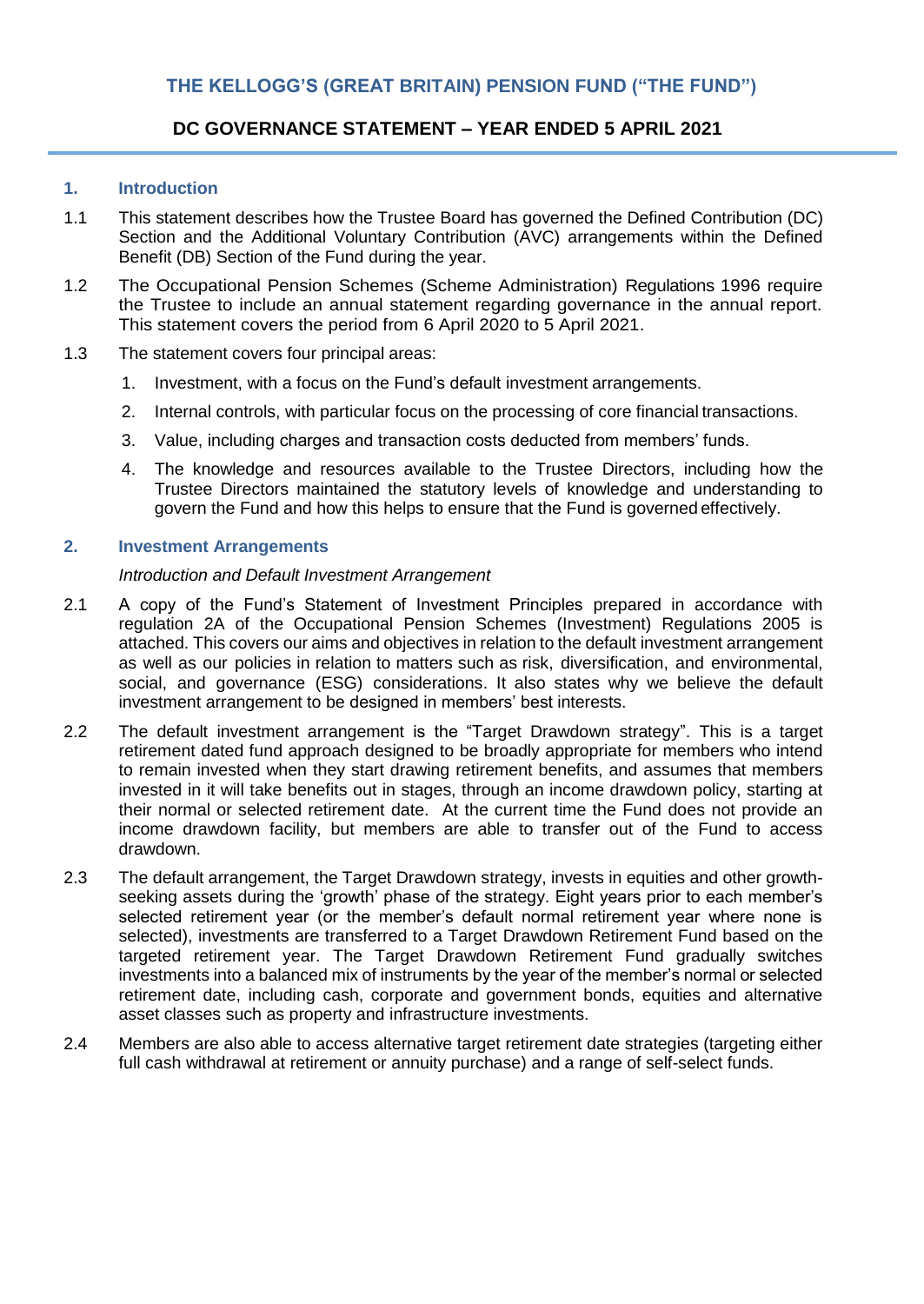### *Strategic Review*

- 2.5 In last year's statement it was noted that the Trustee Board had conducted a strategic review of the default investment arrangement in 2019. Our next strategic review is planned to take place in 2022.
- 2.6 However, we note that the Trustee has delegated to Mercer the investment management of the default investment strategy. Mercer carries out an annual review of the asset allocation of the strategy. During the year covered by this Statement, Mercer's investment review took place in May 2020 and the review encompassed the following:
	- **Testing member outcomes in retirement** achieved by the strategy against the Pensions and Lifetime Savings Association's Retirement Living Standards. Success was defined as offering a greater than 50% chance that a member with a median pot size at retirement who takes a level of income sufficient to support a moderate living standard does not run out of money by the current median life expectancy in the UK.
	- **Consideration of risk and return characteristics** for the current approach (for example, expected long term returns, volatility, and the risk of downside outcomes for members) during both the growth phase of the strategy and the de-risking phase.
	- **Modelling of alternative asset allocations,** specifically whether a higher risk investment approach in the early years of the strategy would lead to better outcomes at retirement. The showed that there was no significant improvement in outcomes associated with a higher risk start.
- 2.7 The review concluded that the existing strategy remained appropriate to meet its investment objectives. No changes were made to the default investment strategy during the year covered by this statement.
- 2.8 Finally, we are also pleased to confirm that the Fund's Funding, Risk and Investment Committee continues to conduct performance and risk-based reviews of the default investment arrangement on a quarterly basis. In these reviews, the following issues are considered:
	- Performance (net of fees) relative to fund benchmarks, default objectives (specifically, annuity price movements) and also relative to inflation measures.
	- For the default strategy, we also review annually the performance against a series of proxy benchmarks designed to reflect alternative options available to the Fund as regards the investment design.
	- The investment manager research ratings published by the Trustee's investment adviser, Mercer. These ratings include an assessment of each manager's Environmental, Social and Corporate Governance (ESG) capabilities and the extent to which these issues are integrated into investment processes.
	- Analysis of member experience throughout the 'de-risking' path.
	- Risk analysis, including volatility and experience of capital loss ("drawdowns").
- 2.9 The Fund's default investment strategy has achieved its performance and risk objectives over the period since inception, as have the alternative target date funds available to members, and the self-select fund options.

# **3. Internal Controls and Core Financial Transactions**

# *Administration - Introduction*

- 3.1 The Fund has appointed a professional third-party administrator, Aviva.
- 3.2 The Trustee has received assurance from the Fund's administrator, and has taken steps to seek to ensure, that there were adequate internal controls to ensure that core financial transactions relating to the Fund were processed promptly and accurately during the Fund year. This includes the investment of contributions, processing of transfers in and out of the Fund, transfers of assets between different investments within the Fund, and payment of benefits to members.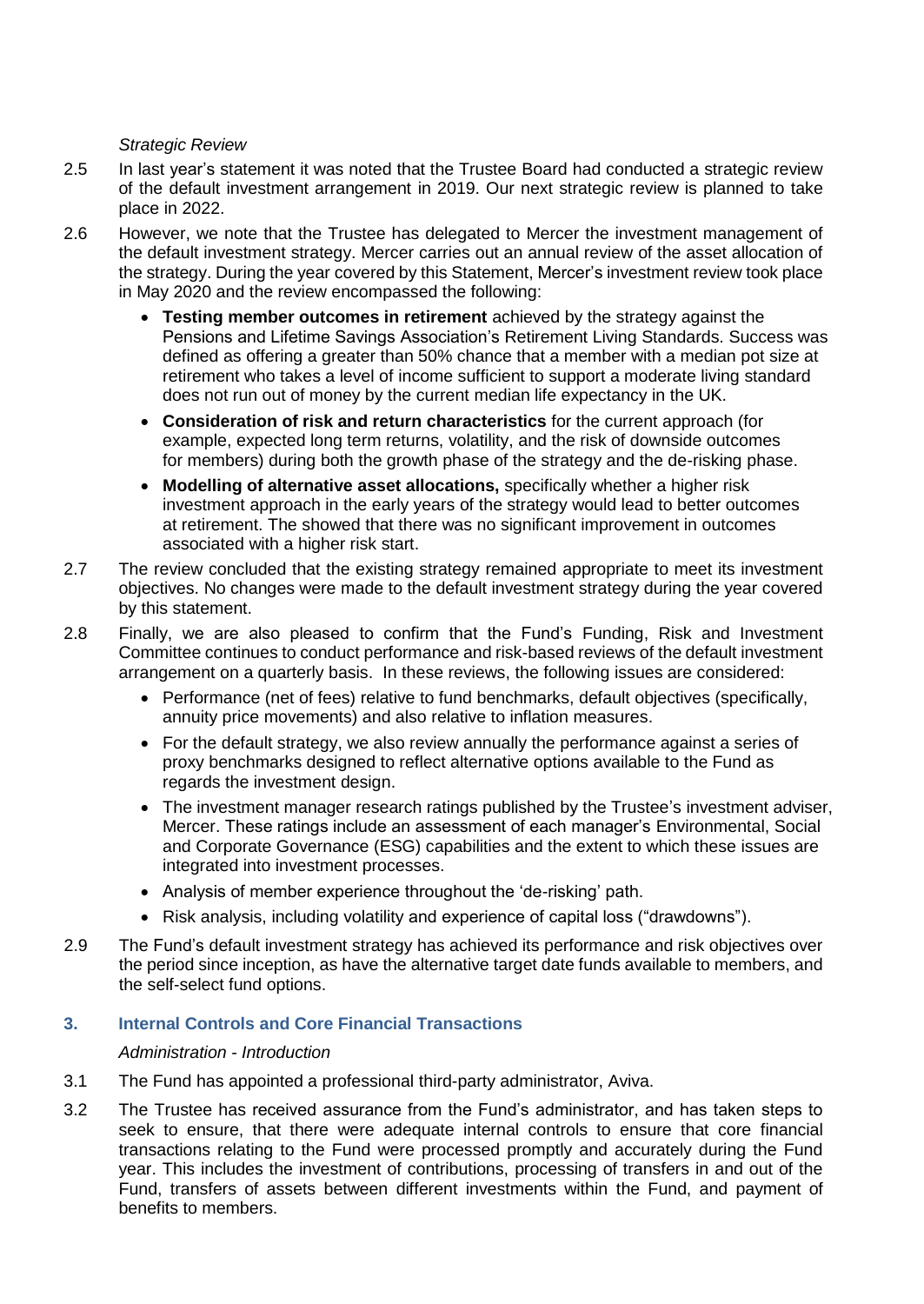# *Administration – Monitoring and Core Financial Transactions*

- 3.3 The Trustee has established with Aviva a number of monitoring metrics in order to assess the quality, accuracy, and timeliness of core financial transactions and broader administration services. These metrics are monitored on a quarterly basis by the Trustee, via the Administration Sub-Committee and the in-house team.
- 3.4 As noted in our last annual statement, in 2019, following feedback from the Fund's DC investment adviser, Mercer, along with direct feedback from the Fund, Aviva adopted a new quarterly reporting framework to allow the Trustee to better monitor administration. As a result, the metrics reviewed during the Fund year included:
	- The time taken between the point a member makes a request, to the point at which *all*  elements of the request have been handled. This is known as the "end-to-end" time and differs to the traditional way of measuring speed of service (SLA reporting) which will not account for periods of time when a request may be pended; and will generally only reflect how quickly each meaningful step of the request is tackled. Monitoring end-to-end time gives the Trustee a clearer view of the timeliness of services members receive.
	- Metrics that aim to measure the member experience, such as the proportion of member interactions with the administrator representing a situation where a member should not have to make contact (e.g. triggered by a member not receiving what they expected).
	- A complete schedule of contribution batch receipts, which assist the Trustee in checking that contributions are submitted within regulatory timescales.
	- Customer satisfaction and first point resolution scores. Given the small volume of Fundspecific transactions and issues, these are provided by Aviva for its business as a whole.

All information on servicing is broken down by the nature of a member's request (for example, transfers, contributions, and general information queries).

- 3.5 Service levels are monitored on a quarterly basis by the Trustee, via the Administration Sub-Committee and the in-house team. The Administration Sub-Committee takes a proactive approach to questioning the administrator about their service level reports. If administration service levels fall below the agreed target levels, the Trustee discusses the reasons for this outcome with the administrator through our Administration Sub-Committee and seek to ensure that plans are in place to improve service levels.
- 3.6 If any delays are experienced by members on administration queries, the administrator reports each quarter on the reasons why. This reporting, and discussions at Administration Sub-Committee and Trustee meetings, gives the Trustee Board insight into member activity, completion timescales for administration functions, and the reliability of administration controls.
- 3.7 The Trustee has engaged Mercer Workplace Savings (MWS) to provide ongoing governance support by monitoring Aviva's performance in delivering administration services. As part of its appointment, MWS has negotiated exclusive SLAs with Aviva, including financial penalties for the Fund in the event of breaches above agreed thresholds. This further helps the Trustee to ensure the prompt and accurate processing of core financial transactions. The SLAs monitored by MWS and the Trustee on a Fund-specific basis cover contribution processing, investment transactions, general enquiries, payments in and out, and documentation queries.
- 3.8 As at 31 March 2021, the Fund-specific SLA measures on average stood at 99.4%.

# *Administration – Additional Governance*

3.9 Through the administrator, the quality of the common and conditional records in respect of member data is reviewed at least annually. The administrator provides an annual report summarising the quality of member records, allowing any actions to be identified and carried out. Quarterly monitoring of data is also in place, and the administrator reports to the Trustee in each quarterly administration report the pass rate of the "common data" tests recommended by the Pensions Regulator. As at 31 March 2021, the pass rate stood at 96%. For the small number of cases where the Fund's data did not meet the test, the majority were as a result of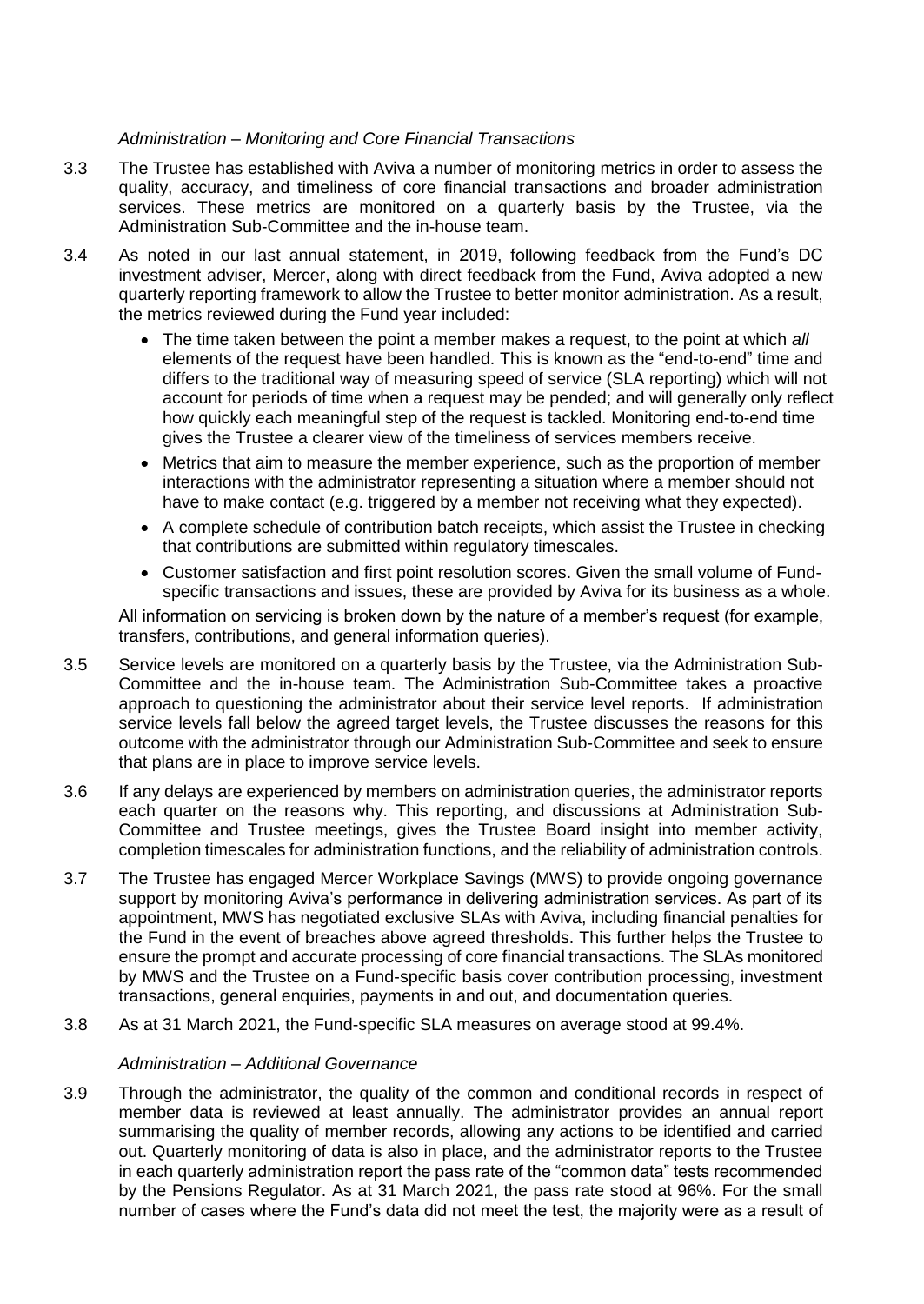incomplete (rather than absent) address information.

- 3.10 The administrator provides an AAF internal controls audit report each year. The last report received was published on 20 July 2021, covering the 12 months to 31 December 2020. The report noted the independent practitioners' opinion that, in all material aspects, the administrator's controls were suitably designed and those tested operated effectively.
- 3.11 The Trustee is pleased to confirm that core financial transactions were processed during the year well within applicable statutory timescales, and no material administration issues were experienced.

## *Broader Controls*

- 3.12 The Trustee ensures that all third-party providers share their data security and cyber risk policies with the Trustee. These policies are reviewed, and the parties are questioned on any areas requiring clarity.
- 3.13 The Fund maintains a Risk Register which outlines the risks to members and the Fund, including those in relation to financial transactions, and considers the impact, likelihood, controls and mitigation steps for each risk. The Risk Register is subject to ongoing monitoring and review as part of "business as usual" operation of the Fund.
- 3.14 The Fund maintains close working links between the in-house pension team and the administrator. Monthly calls are held between the in-house team, the administrator, and the Fund's DC adviser, in order to monitor projects and identify areas for ongoing improvement.
- 3.15 A Registered Auditor is appointed to undertake an annual audit. The Fund Auditor independently tests a sample of financial transactions for accuracy and timeliness as part of the annual audit process.
- 3.16 In addition, the Trustee has oversight of the core financial transactions of the DB section AVC arrangement with Prudential. With effect from 1 April 2021 no new contributions are permitted to be paid to Prudential (members affected were notified of this closure to new contributions). As the arrangement is small and closed, financial transactions are limited, but no issues were experienced during the year.
- 3.17 The Trustee Board is confident that the processes and controls in place with the administrator are robust and will continue to ensure that the financial transactions which are important to members are dealt with properly.

# **4. Value, Charges and Transaction Costs**

4.1 The range of the levels of charges and transaction costs applicable to the default arrangements during the period are detailed in this section.

*Charges*

4.2 Note that a "total expense ratio" reflects the total costs associated with managing and operating an investment fund, including investment management fees, fund legal fees, investment platform fees and any other expenses.

# *Transaction Costs*

4.3 When buying and selling investments, transaction costs can be incurred. These costs are not explicitly deducted from a fund but are captured in its performance (in other words, the higher the transaction costs, the lower the returns produced by a fund). The Financial Conduct Authority has provided guidance (in Policy Statement 17/20) to fund managers regarding calculations and disclosures of transaction costs. Due to the way in which such costs must be calculated, they can be negative or positive; a negative figure is effectively a gain from trading activity, whilst a positive figure is effectively a cost from trading activity.

# *Fund Information*

4.4 In the following table, we set out the charges and transaction costs applicable to the funds used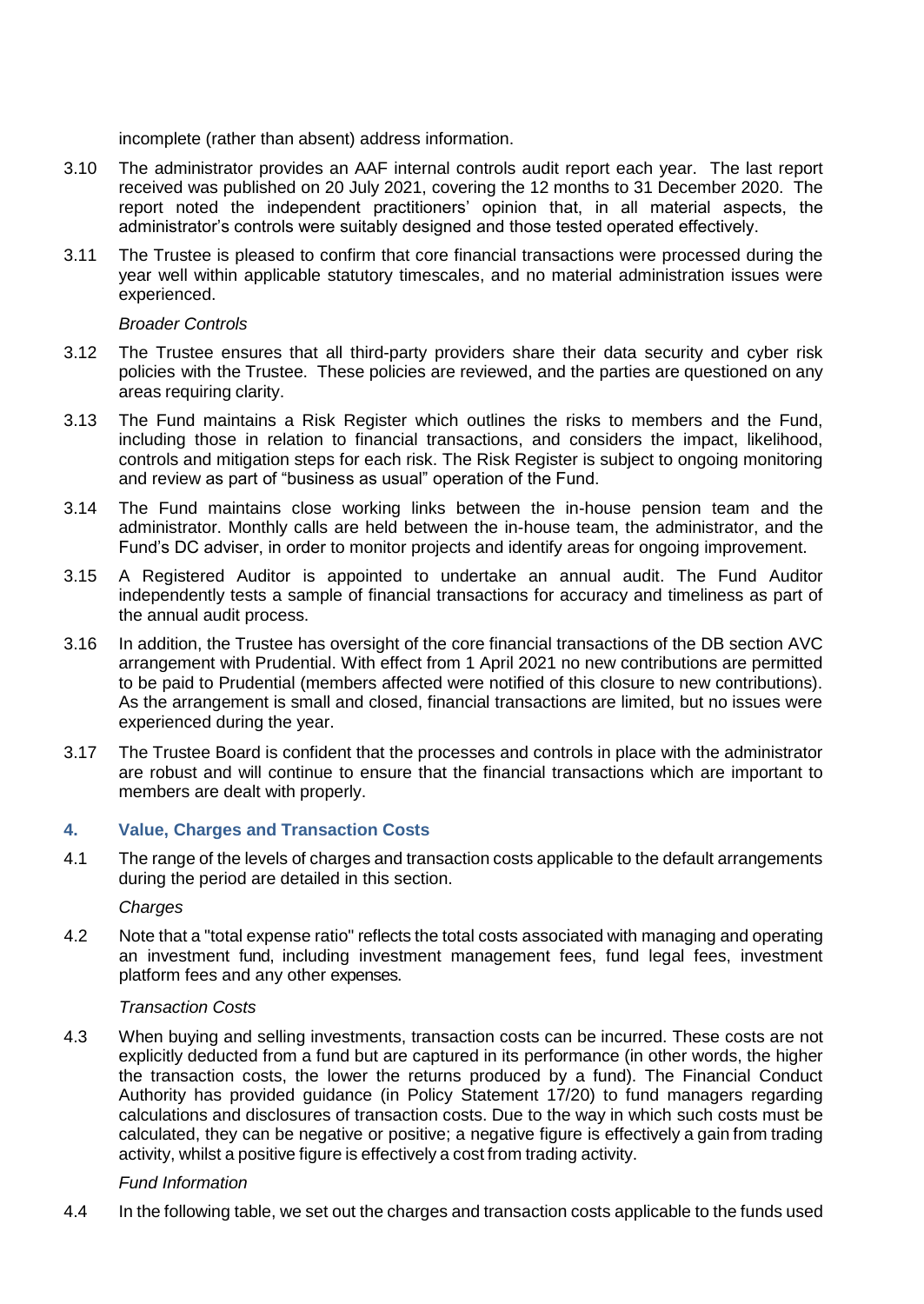in the default investment arrangement and the other investment funds available to members across the full Fund year.

| 4.5 |  |  | Funds used as part of the default investment option are shaded in blue. |
|-----|--|--|-------------------------------------------------------------------------|
|-----|--|--|-------------------------------------------------------------------------|

| <b>Fund</b>                                        | Total Expense Ratio % p.a. | <b>Transaction Costs %</b> |
|----------------------------------------------------|----------------------------|----------------------------|
| Mercer Growth / Balanced Risk                      | 0.20                       | 0.08                       |
| Mercer Target Drawdown 2021 Retirement             | 0.25                       | 0.11                       |
| Mercer Target Drawdown 2022 Retirement             | 0.24                       | 0.10                       |
| Mercer Target Drawdown 2023 Retirement             | 0.25                       | 0.10                       |
| Mercer Target Drawdown 2024 Retirement             | 0.26                       | 0.10                       |
| Mercer Target Drawdown 2025 Retirement             | 0.25                       | 0.10                       |
| Mercer Target Drawdown 2026 Retirement             | 0.23                       | 0.09                       |
| Mercer Target Drawdown 2027 Retirement             | 0.22                       | 0.09                       |
| Mercer Target Drawdown 2028 Retirement             | 0.20                       | 0.09                       |
| Mercer Diversified Retirement                      | 0.21                       | 0.12                       |
| <b>Mercer Annuity Retirement</b>                   | 0.11                       | 0.00                       |
| Mercer Target Annuity 2021 Retirement              | 0.13                       | 0.00                       |
| Mercer Target Annuity 2022 Retirement              | 0.13                       | 0.00                       |
| Mercer Target Annuity 2023 Retirement              | 0.13                       | 0.01                       |
| Mercer Target Annuity 2024 Retirement              | 0.15                       | 0.02                       |
| Mercer Target Annuity 2025 Retirement              | 0.16                       | 0.03                       |
| Mercer Target Annuity 2026 Retirement              | 0.17                       | 0.04                       |
| Mercer Target Annuity 2027 Retirement              | 0.18                       | 0.06                       |
| Mercer Target Annuity 2028 Retirement              | 0.19                       | 0.06                       |
| Mercer Cash Retirement                             | 0.08                       | 0.01                       |
| Mercer Target Cash 2022 Retirement                 | 0.10                       | 0.11                       |
| Mercer Target Cash 2023 Retirement                 | 0.11                       | 0.01                       |
| Mercer Target Cash 2024 Retirement                 | 0.13                       | 0.02                       |
| Mercer Target Cash 2025 Retirement                 | 0.14                       | 0.02                       |
| Mercer Target Cash 2026 Retirement                 | 0.16                       | 0.03                       |
| Mercer Target Cash 2027 Retirement                 | 0.17                       | 0.05                       |
| Mercer Target Cash 2028 Retirement                 | 0.19                       | 0.05                       |
| Mercer Diversified Growth                          | 0.24                       | 0.21                       |
| <b>BlackRock - Passive UK Equity</b>               | 0.01                       | 0.00                       |
| <b>BlackRock - Passive Overseas Equity</b>         | 0.00                       | 0.00                       |
| BlackRock - Passive Global Equity (50:50)          | 0.01                       | 0.00                       |
| <b>BlackRock - Passive Emerging Markets Equity</b> | 0.24                       | 0.00                       |
| BlackRock - Passive Corporate Bonds                | 0.02                       | 0.00                       |
| <b>BlackRock - Passive Fixed Interest Gilts</b>    | 0.01                       | $-0.05$                    |
| BlackRock - Passive Index-Linked Gilts             | 0.00                       | 0.00                       |
| BlackRock - Cash                                   | 0.00                       | 0.01                       |

*Source: Aviva. Note that total expense ratios and transaction costs can and do vary over time.*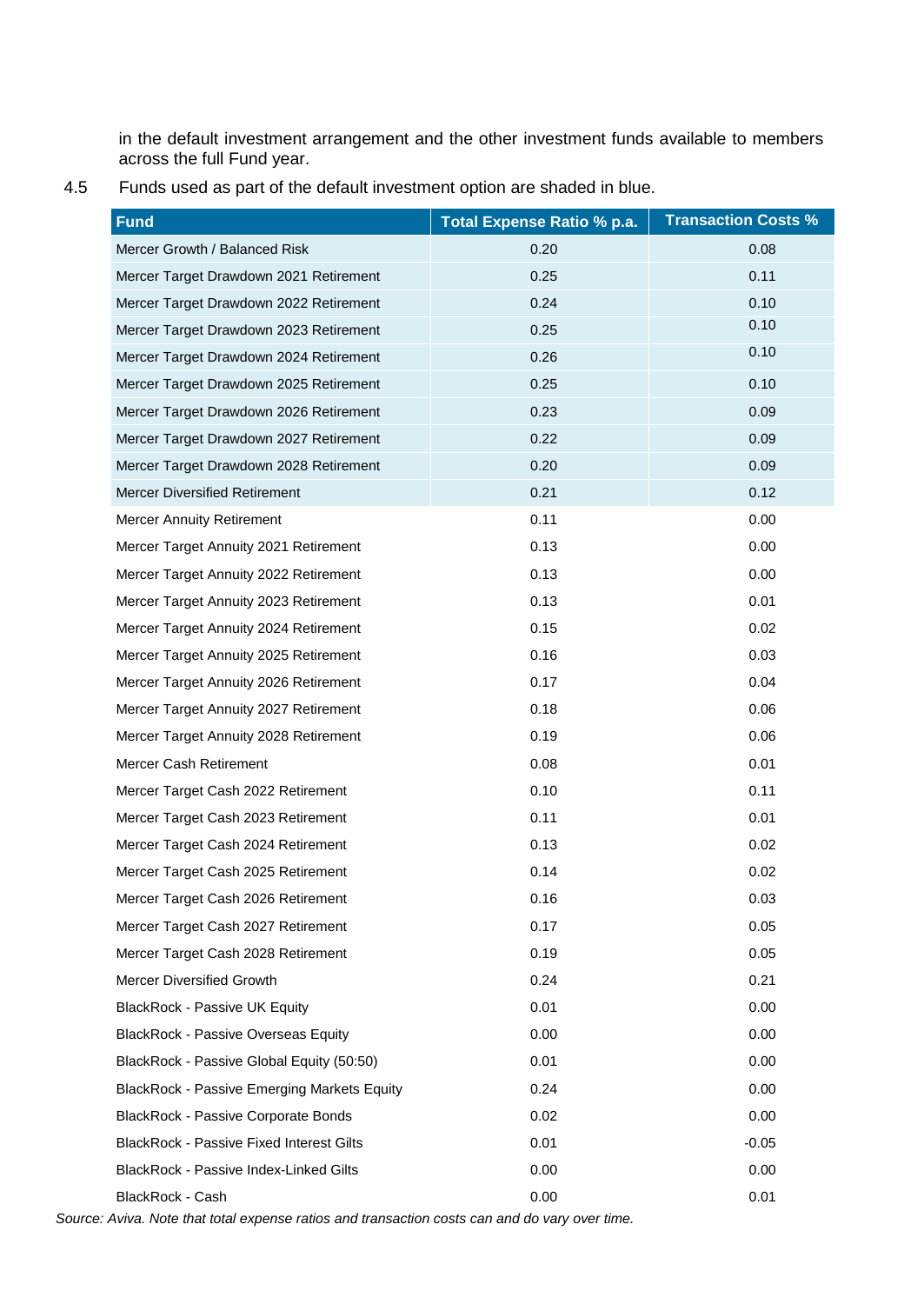4.6 In respect of the small legacy AVC policy held with Prudential, the underlying funds are held through a bundled contract whereby Prudential levy the following a total expense ratio charges:

| <b>Fund Name</b>                                      | Yearly Total (%) |
|-------------------------------------------------------|------------------|
| <b>Prudential With-Profits Fund</b>                   | $1.00*$          |
| <b>Prudential With-Profits Cash Accumulation Fund</b> | $1.00*$          |
| <b>Prudential Discretionary Fund</b>                  | 0.78             |
| Prudential Dynamic Growth II Fund                     | 0.73             |
| <b>Prudential Dynamic Growth IV Fund</b>              | 0.73             |
| Prudential Long - Term Gilt Passive Fund              | 0.66             |
| <b>Prudential UK Equity Passive Fund</b>              | 0.66             |

\* In relation to its With-Profits Funds Prudential has advised that no explicit charges are taken but an allowance for expenses is made when bonus rates are declared. This allowance is known as the annual charge and is reviewed each year. During the year the annual charge was 1.00% of funds invested.

The total expense ratios shown in the table include the Annual Management Charge (AMC) for looking after the fund's investments, plus other miscellaneous fund administration fees and costs. The total does not include any applicable transaction costs. This is because Prudential has been unable to provide transaction cost reporting.

# *Impact of Costs and Charges*

- 4.7 Using charges and costs information provided by Aviva and in accordance with Regulation 23(1) (ca) of the Administration Regulations, the Trustee has prepared illustrations detailing the impact of the costs and charges typically paid by a member of the Fund on their retirement savings pot. Statutory guidance has been considered when providing these examples.
- 4.8 The illustrations have taken into account the following elements:
	- An initial fund value of zero, to reflect the typical starting pot size of a new member.
	- Contributions assumed to be paid £100 monthly increasing in line with assumed earnings inflation of 2.5% p.a. This level of contribution has been chosen to allow members to extrapolate the approximate impact of charges based on their own circumstances.
	- Real terms investment returns gross of costs and charges.
	- Adjustment for the effect of costs and charges.
	- Time period of investment.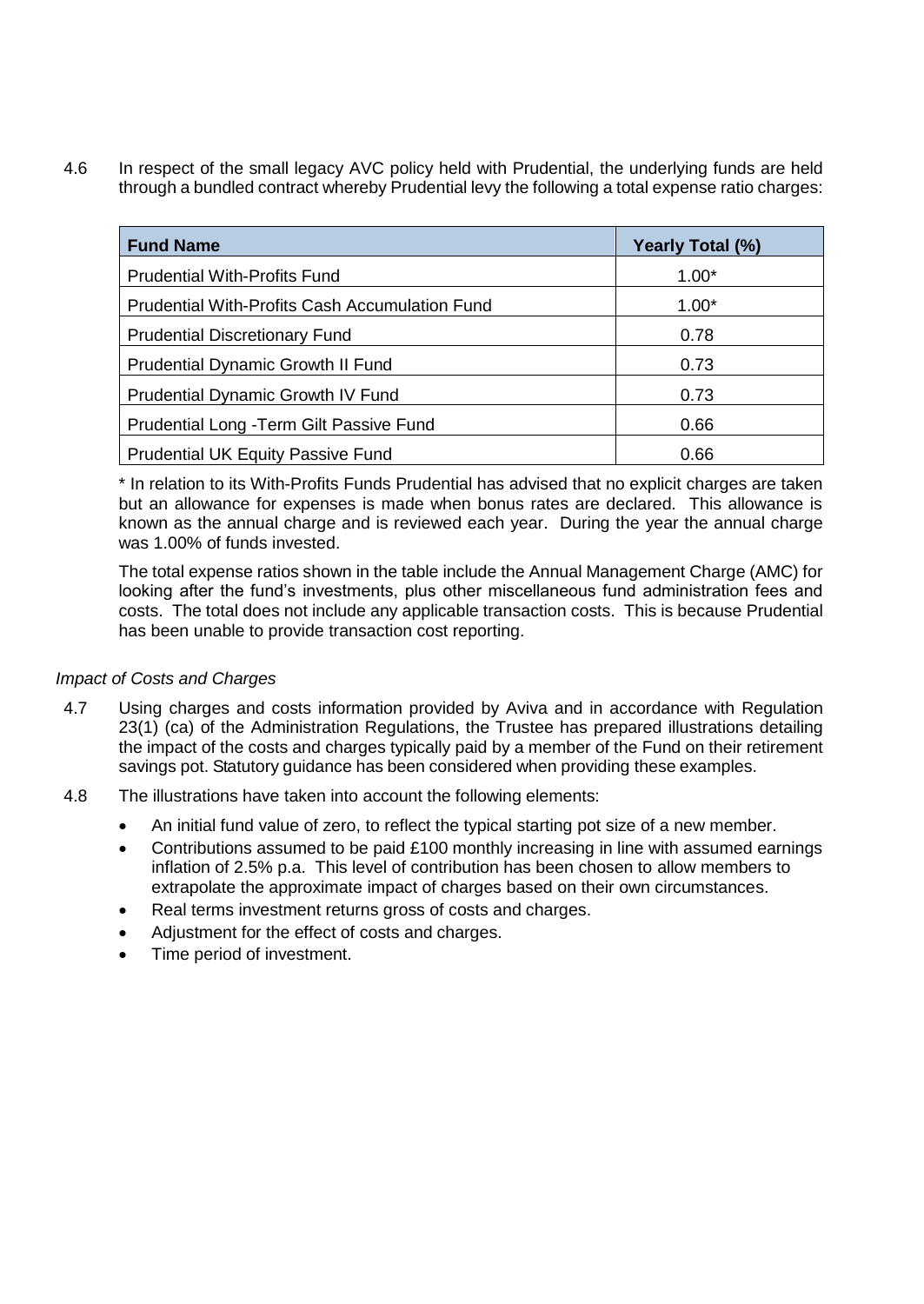| At End<br>of Year | Default Growth Phase & Most Popular Fund<br>Mercer Growth / Balanced Risk |                                   | <b>Default De-Risking Phase Fund Example</b><br>Mercer Target Drawdown 2023 |                                   |  |
|-------------------|---------------------------------------------------------------------------|-----------------------------------|-----------------------------------------------------------------------------|-----------------------------------|--|
|                   | Pot size with no charges<br>incurred                                      | Pot size with charges<br>incurred | Pot size with no charges<br>incurred                                        | Pot size with charges<br>incurred |  |
| 1                 | £1,190                                                                    | £1,190                            | £1,190                                                                      | £1,190                            |  |
| 2                 | £2,400                                                                    | £2,390                            | £2,370                                                                      | £2,360                            |  |
| $\sqrt{3}$        | £3,620                                                                    | £3,600                            | £3,550                                                                      | £3,540                            |  |
| 4                 | £4,850                                                                    | £4,820                            | £4,740                                                                      | £4,700                            |  |
| 5                 | £6,100                                                                    | £6,050                            | £5,920                                                                      | £5,870                            |  |
| 10 <sup>1</sup>   | £12,500                                                                   | £12,300                           | £11,800                                                                     | £11,600                           |  |
| 15                | £19,300                                                                   | £18,900                           | £17,700                                                                     | £17,200                           |  |
| 20                | £26,500                                                                   | £25,700                           | £23,500                                                                     | £22,700                           |  |
| 25                | £34,000                                                                   | £32,800                           | £29,300                                                                     | £28,100                           |  |
| 30                | £42,000                                                                   | £40,200                           | £35,100                                                                     | £33,300                           |  |
| 35                | £50,400                                                                   | £47,800                           | £40,800                                                                     | £38,400                           |  |
| 40                | £59,200                                                                   | £55,800                           | £46,500                                                                     | £42,500                           |  |
| 45                | £68,600                                                                   | £64,100                           | £52,200                                                                     | £48,400                           |  |
| 50                | £78,400                                                                   | £72,700                           | £57,900                                                                     | £53,200                           |  |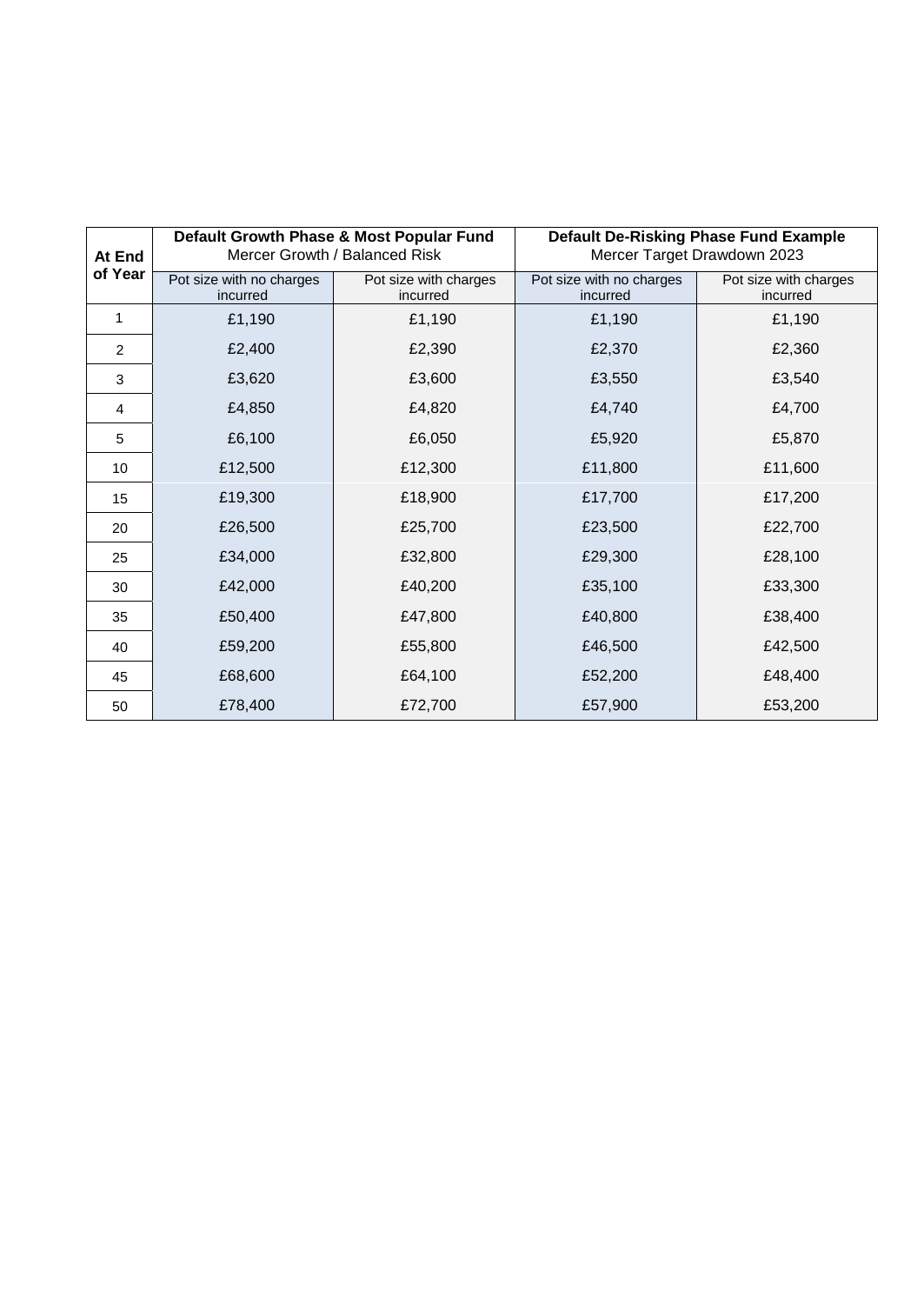|                | Fund with Highest Assumed Net Growth Rate  |                          | <b>Fund with Lowest Assumed Net Growth Rate</b> |                          | <b>Fund with Highest Costs and Charges</b> |                       |
|----------------|--------------------------------------------|--------------------------|-------------------------------------------------|--------------------------|--------------------------------------------|-----------------------|
| At End         | and Lowest Costs and Charges*              |                          | <b>Mercer Cash Retirement</b>                   |                          | Mercer Target Drawdown 2024                |                       |
| of Year        | <b>BlackRock - Passive Overseas Equity</b> |                          |                                                 |                          |                                            |                       |
|                | Pot size with no                           | Pot size with no charges | Pot size with charges                           | Pot size with no charges | Pot size with charges                      | Pot size with charges |
|                | charges incurred                           | incurred                 | incurred                                        | incurred                 | incurred                                   | incurred              |
|                | £1,200                                     | £1,200                   | £1,170                                          | £1,170                   | £1,190                                     | £1,190                |
| $\overline{2}$ | £2,420                                     | £2,420                   | £2,320                                          | £2,320                   | £2,380                                     | £2,370                |
| 3              | £3,670                                     | £3,670                   | £3,450                                          | £3,450                   | £3,570                                     | £3,550                |
| 4              | £4,940                                     | £4,940                   | £4,560                                          | £4,560                   | £4,770                                     | £4,730                |
| 5              | £6,230                                     | £6,230                   | £5,640                                          | £5,630                   | £5,960                                     | £5,910                |
| 10             | £13,100                                    | £13,100                  | £10,800                                         | £10,700                  | £12,000                                    | £11,800               |
| 15             | £20,700                                    | £20,700                  | £15,400                                         | £15,300                  | £18,100                                    | £17,600               |
| 20             | £29,000                                    | £29,000                  | £19,600                                         | £19,400                  | £24,200                                    | £23,300               |
| 25             | £38,200                                    | £38,200                  | £23,400                                         | £23,200                  | £30,400                                    | £29,100               |
| 30             | £48,300                                    | £48,300                  | £26,900                                         | £26,500                  | £36,700                                    | £34,700               |
| 35             | £59,400                                    | £59,400                  | £30,000                                         | £29,600                  | £43,000                                    | £40,300               |
| 40             | £71,700                                    | £71,700                  | £32,800                                         | £32,300                  | £49,400                                    | £45,900               |
| 45             | £85,200                                    | £85,200                  | £35,400                                         | £34,800                  | £55,800                                    | £51,400               |
| 50             | £100,000                                   | £100,000                 | £37,700                                         | £37,000                  | £62,300                                    | £56,900               |

\*The total member-borne cost for this fund is zero, hence the illustration is identical for the pot size both with and without charges incurred. This fund has also been used as an illustration of one of the funds with the lowest costs and charges. In practices, as a number of funds have a TER of 0% p.a., it is just one example. For funds with negative transaction costs these are assumed to be zero for the purpose of the illustrations, on the grounds of prudence.

#### Notes:

- i. All figures have been rounded. Values are estimates and are not guaranteed.
- ii. Illustrations provided based on underlying cost data as at 31 December 2020, this representing the fullest data set that Aviva has received from the external investment managers.
- iii. Transaction cost information used represents an average of the last 5 years up to 31 December 2020.
- iv. Projected values are shown in today's terms, and do not need to be reduced further for the effect of future inflation.
- v. The starting pot size is assumed to be £0 and contributions are assumed to be paid £100 monthly increasing in line with assumed earnings inflation of 2.5% p.a.
- vi. Projected growth rates use the same underlying assumptions as the SMPI assumptions plus any costs and charges not already included in the assumptions.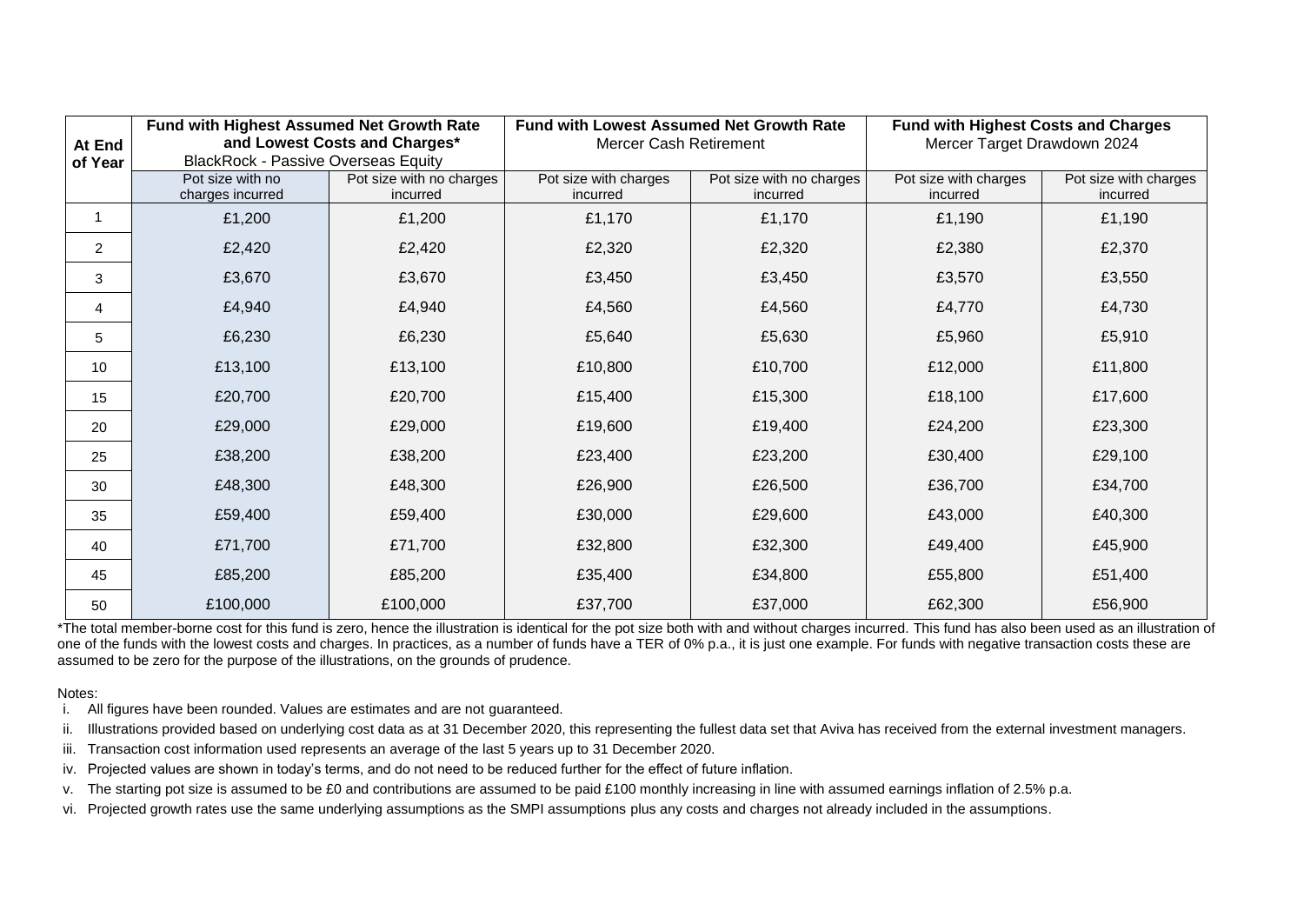#### *Value for Members*

- 4.9 The Trustee assesses annually the extent to which the charges and transaction costs paid by members represent good value for members and has concluded, following receipt of a report from its DC adviser, that the Fund offers good value for money relative to peers including other pension schemes of a similar size and nature (using data from Mercer, investment managers, pension providers and other public surveys) and relative to options available to the Trustee with alternative investment managers and providers.
- 4.10 The Trustee conducts an annual Value for Money assessment in order to arrive at this conclusion, incorporating consideration of:
	- Total expense ratio costs borne by members
	- Transaction costs
	- Net of cost performance
	- Investment risk measures
	- Contribution rates
	- Governance arrangements
	- Fund range available to members
	- Investment manager and platform provider ratings, including consideration of Environmental, Social and Governance (ESG) issues.
	- Member feedback
	- Other member services, such as in-house pension team support and online tools.
- 4.11 A proportionate approach is adopted for ongoing review of the AVC arrangement in the DB section on the basis that the AVC holdings are relatively modest (c. £1.6m as at 5 April 2021). The Trustee's assessment in this respect is that the arrangement represents reasonable value for members but that better value funds are available through the "main" DC Section. As such, with effect from 1 April 2021 no new contributions are permitted to be paid to Prudential (members affected were notified of this closure to new contributions). Active members are able to pay AVCs to the main DC Section.

# **5. Trustee Knowledge and Understanding**

- 5.1 The requirement under the Pensions Act 2004 (requirement for knowledge and understanding) has been met during the year by the Trustee as a body in dealing with the whole Fund (not just the DC Section).
- 5.2 The Trustee Board has put in place arrangements for ensuring each Trustee Director takes personal responsibility for keeping up to date with relevant developments and each quarter consider training requirements. Training logs are maintained for each Trustee and training for the full board and its various Committees is provided regularly during quarterly meetings. Training plans are bespoke and tailored to issues that arise on the Trustee's business plan.
- 5.3 The Trustee has adopted a robust training programme in place for new Trustee Directors. For the Fund, upon appointment, a Trustee Director is required to undertake an induction process. This includes training with the in-house pension department and completion of the Pensions Regulator's online toolkit. No new Trustee Directors were appointed during the year.
- 5.4 During the year, the training topics considered by the Trustee were delivered, for example, through the DC adviser's "current topics" training material. Additional specific training sessions were also held during the Fund year. Those relevant to the DC benefits within the Fund were:
	- Changes to the Occupational Pension Schemes (Investment and Disclosure) (Amendment) Regulations which brought in new requirements for the Statement of Investment Principles (in particular the inclusion of details regarding arrangements with the asset managers).